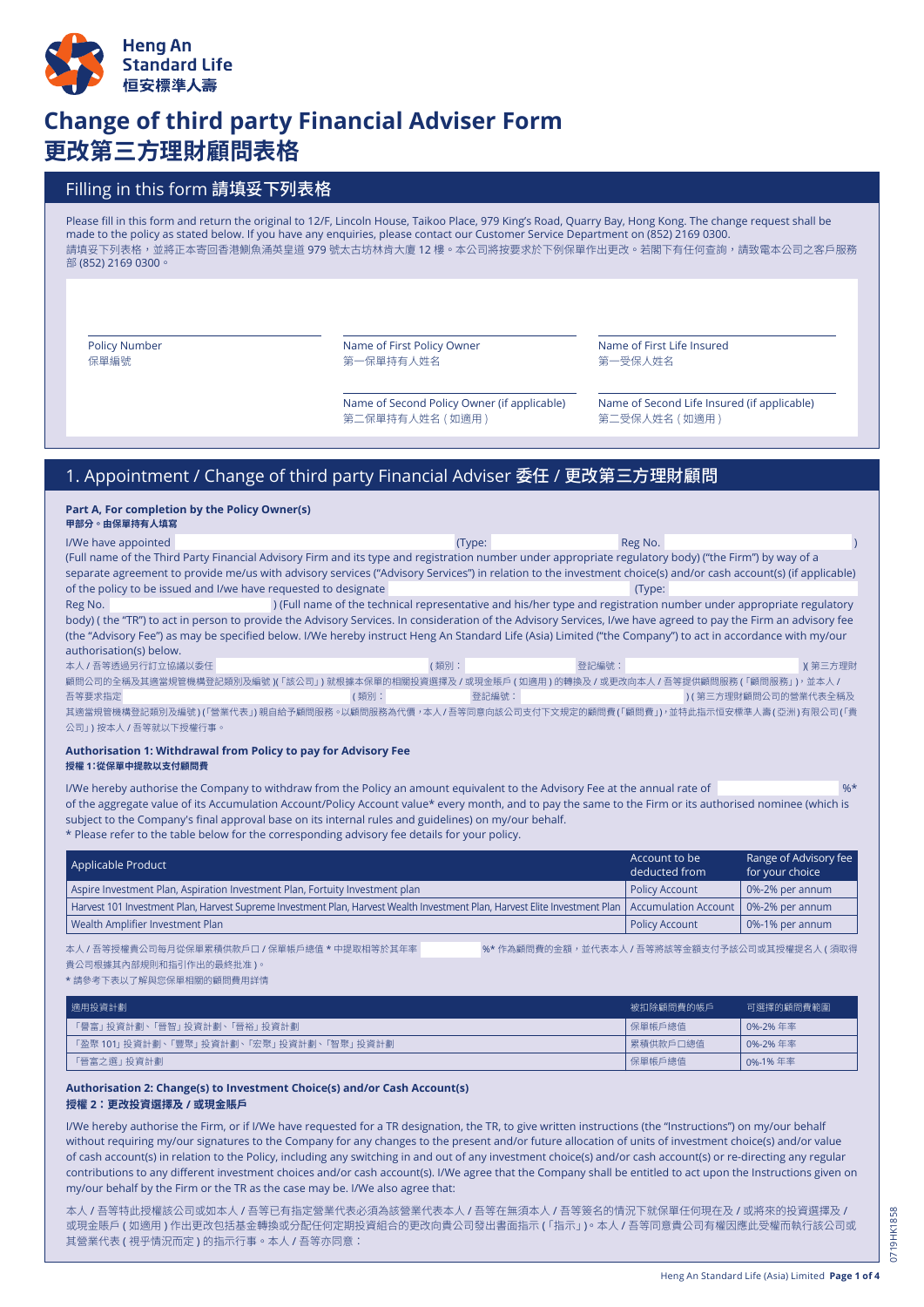## 1. Appointment / Change of third party Financial Adviser 委任 / 更改第三方理財顧問

| The Company is not obliged or under any responsibility to review the merit and consequences of the Instructions given on my/our behalf and/or any other                                                                                                                                                                                                                                                                                                                         |
|---------------------------------------------------------------------------------------------------------------------------------------------------------------------------------------------------------------------------------------------------------------------------------------------------------------------------------------------------------------------------------------------------------------------------------------------------------------------------------|
| instructions directly from me/us.                                                                                                                                                                                                                                                                                                                                                                                                                                               |
| $\mathfrak{m} \circ \mathfrak{m} \to \mathfrak{m} \circ \mathfrak{m} \to \mathfrak{m} \circ \mathfrak{m} \circ \mathfrak{m} \circ \mathfrak{m} \circ \mathfrak{m} \circ \mathfrak{m} \circ \mathfrak{m} \circ \mathfrak{m} \circ \mathfrak{m} \circ \mathfrak{m} \circ \mathfrak{m} \circ \mathfrak{m} \circ \mathfrak{m} \circ \mathfrak{m} \circ \mathfrak{m} \circ \mathfrak{m} \circ \mathfrak{m} \circ \mathfrak{m} \circ \mathfrak{m} \circ \mathfrak{m} \circ \mathfrak$ |

貴公司不需要亦無責任評估該等指示及 / 或本人 / 吾等直接發出的其他指示的優點和缺點

• The Company is entitled to act upon any Instructions which the Company reasonably believes to be validly given by the Firm/the TR but shall not be held responsible for the authenticity of any signatures or Instructions (whether in writing or by electronic means) purported to be given by the Firm/the TR regardless of any fraud or lack of actual authorsation. 貴公司有權依照任何貴公司合理相信由該公司或其營業代表有效發出的指示行事,且不對聲稱由該公司或其營業代表提供的簽名或指示(無論是以書面或電子形式 ) 的真實性負責,無該其是否

欺騙或未獲正式授權。

• If I/we and the Firm / the TR each give respective instructions to the Company in relation to the Policy, there may be doubt as to which set out instructions precedes the other or prevails over the other in case of conflict. If this happens, the Company may still execute the Instructions and/or my/our instructions in a manner it deems appropriate or may, but are not obliged to, withhold execution of any instructions pending resolution with the Firm/the TR and/or me/us notwithstanding that this may potentially lead to delay and/or loss to be incurred.

倘若本人 / 吾等及該公司或其營業代表各自向貴公司發出與保單相關的指示,其所下達順序可能存在疑問 ( 或其可能相互抵觸 )。若此種情況出現,貴公司可能仍按其認為適當的方式執行該等 指示及 / 或本人 / 吾等的指示,但並無責任暫停執行有關指示以等候該公司 / 其營業代表及 / 或本人 / 吾等解決有關的指示事宜,即使這可能導致延遲及 / 或損失。

| Please tick your chosen option: | $\Box$ Authorisation 1 only | $\Box$ Authorisations 1 and 2 |
|---------------------------------|-----------------------------|-------------------------------|
| 請勾撰以下撰項:                        | □ 僅授權 1                     | □ 授權 1和 2                     |

**(Please read the above carefully before you choose the right option. You must state the Advisory Fee rate in any case. Please note that in authorising us to pay the Firm or its nominee the Advisory Fee, you are doing so in the knowledge that the illustration document of the Policy which you have signed does not already take into account the Advisory Fee that you have agreed to pay.) ( 請在選擇正確的選項之前詳閱上文。在任何情況下閣下均須列明顧問費的比率。請注意,在授權我們向該公司或其提名人支付顧問費時閣下是在已知道閣下已簽署的保單說明文件並未有考慮閣 下已同意支付的顧問費的情況下提出授權的 )。**

I/We acknowledge that the Company does not and shall not accept any responsibility whatsoever for the quality of the Advisory Services, nor the propriety of any Instructions which is given on my/our behalf by the Firm/the TR, nor the qualification and/or competence of the Firm and/or the TR (e.g. possession of relevant authorisation/registration under the appropriate regulatory body). I/We also confirm and agree that: 本人 / 吾等承認,對於顧問服務的質素或該公司 / 其營業代表本人 / 吾等提交的任何指示或該公司及 / 或其營業代表的資歷及 / 或能力 ( 例如持有適當監管機構的相關授權 / 登記 )。貴公司概不負責。

本人 / 吾等亦確認及同意:

- Monthly Withdrawal. At the first dealing day of each policy month, the Company will withdraw from the Policy an amount equivalent to the monthly amount of the Advisory Fee by redeeming the pro rated number of units of each investment choice and by deducting the value of the cash account(s) (if applicable) (in proportion to the value of that investment choice and cash account(s) (if applicable) in the Policy Account) under the Policy. 每月提款。在每個保單月份的首個交易日,貴公司將透過按比例贖回保單下各投資選擇的單位及扣除現金賬戶 ( 如適用 ) 的價值 ( 按保單賬戶中的有關投資選擇及現金賬戶 ( 如適用 ) 價值的比 例 ),以從保單中提取相等於每月顧問費的金額。
- Termination. My/Our authorisation(s) under this Part A shall continue until being revoked by a notice in writing signed by me/us and sent to the Company's address in Hong Kong or until the Policy is being terminated for whatever reasons, whichever is earlier. Prior to the actual receipt and processing by the Company of any such revocation, the Company shall continue to make the monthly withdrawal for paying to the Firm or its nominee and/or shall continue to execute any instructions as the case may be. 終止。本人/吾等於甲部分的授權應持續生效,直至本人/吾等以書面通知及發送至貴公司在香港地址撤銷授權事宜或保單在任何情況下失效(以最早者為準)。在貴公司收到及處理此撤銷之前, 貴公司會繼續每月提款以向該公司或其提名人支付顧問費,及 / 或繼續執行發自該公司 / 或其營業代表的任何指示。
- Company notice. The Company shall have the right, by giving an immediate written notice to me/us (or to the Firm which shall be binding on me/us), to cease to act on any Instructions after which the Company will only act on the valid instructions given directly by me/us. Prior to such written notice of the Company to me/us (or to then Firm), the Company shall continue to execute any Instructions from the Firm or the TR as the case may be. 公司通知。貴公司布權向本人 / 吾等 ( 或向該公司,而此對本人 / 吾等具約束力 ) 發送即時書面通知,以終止依照該公司及 / 或其營業代表發出的任何指示行事,在此之後,貴公司將僅依照本 人 / 吾等發出的有效指示行事。在貴公司向本人 / 吾等 ( 或該公司 ) 發送該等書面通知之前,貴公司應繼續執行發自該公司或其營業代表的任何指示 ( 視具體情況而定 )。
- Loss or liability. The Company shall not be responsible for any loss or liability to the Policy or to me/us arising from any act, omission, negligence, default, misconduct, breach of laws or regulations and/or fraud of the Firm. 損失或責任。對於該公司及 / 或其營業代表的任何作為、遺漏、疏忽、違約、違規行為、違反法律或法規及 / 或欺詐而導致保單或本人 / 吾等承受任何損失或責任,貴公司概不負責。
- Indemnity. I/We shall indemnify the Company and hold the Company free and harmless from and against all claims, actions, demands, liabilities, damages and proceedings suffered or incurred by the Company, including all costs and expenses, arising from the Company in reliance on, or in execution of, any Instructions given or purportedly given by the Firm/the TR or any act, commission, negligence, default, misconduct, breach of laws or regulations and/or fraud of the Firm/the TR (including but not limited to all legal costs and the cost of defending in any court or proceedings such claim, demand or action against the Company).

彌償。對於貴公司依賴或執行由該公司 / 其營業代表發出或聲稱由該公司 / 其營業代表發出的任何指示,或該公司及 / 或其營業代表的任何作為、遺漏、疏忽、違約、違規行為、違反法律或法 規及 / 或欺詐而導致貴公司蒙受或招致的所有索償、訴訟、要求、責任、損害及法程序,包括所有成本和開支 ( 包括但不限於所有法律成本以及在任何法院或針對貴公司的索償、要求或訴訟法 律程序中作辯護的成本 ), 本人 / 吾等應向貴公司作出彌償及使貴公司免受損害

• The Policy and other terms of the Company. The terms of this Part A and the acceptance of the Instructions shall at all times be subject to the terms and conditions of the Policy and other terms and conditions as provided by the Company, including but not limited to those relating to investment choices/ cash account(s) (if applicable) from time to time.

保單及貴公司的其他條款。甲部分的條款及指示的接受均須在任何時候遵守保單的條款和條件以及貴公司規定的其他條款和條件,包括但不限於隨時生效而與投資選擇 / 現金賬戶 ( 如適用 ) 相 關的條款和條件。

I/We hereby declare that any personal information of third parties provided by me/us to the Company (whether provided under this application or otherwise provided) in relation to this application has been obtained by me/us in compliance with the PDPO and the relevant third party has agreed to the disclosure of his/her personal information to the Company in relation to this application for the purposes as set out in this personal information collection statement. I/ We agree to indemnify and hold harmless, on demand, the Company against all losses, liabilities and costs which the Company may incur arising out of, or in connection with, any breach of the declaration set forth in this paragraph.

本人 / 吾等特此聲明,由本人 / 吾等就此申請提供予貴公司的任何第三方個人資料 ( 無論載於此申請書或從其他途徑所提供 ) 乃由本人 / 吾等在遵守個人資料 ( 私隱 ) 條例的情況下獲得,且有關第 三方已同意為此等個人資料收集聲明所載之目的就此申請向貴公司提供其個人資料。本人 / 吾等同意應貴公司要求,就貴公司因發生任何違反本條款所載的聲明,而可能招致或與之相關的任何損 失、責任及費用,對貴公司作出賠償,並使貴公司負受損害。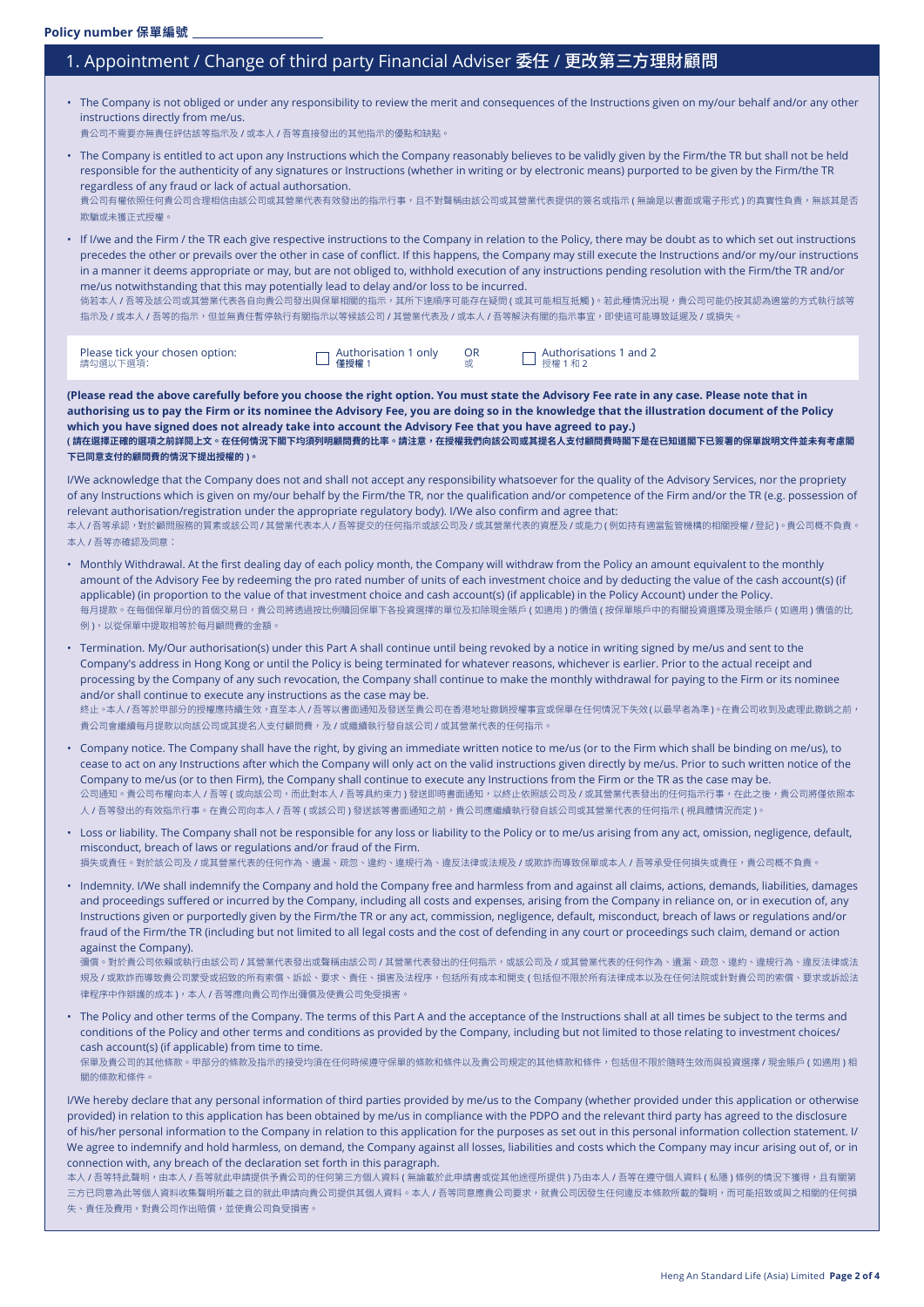### 1. Appointment / Change of third party Financial Adviser 委任 / 更改第三方理財顧問

Signature of First Policy Owner/Policy Assignee<br>第一保單持有人簽署 / 保單受讓人 第一保單持有人簽署 / 保單受讓人 簽署日期 ( 日 / 月 / 年 )

Signature of Second Policy Owner (if applicable) and the control of Signature (dd/mm/yy) and  $\frac{1}{2}$  and  $\frac{1}{2}$ 保單持有人簽署 ( 如適用)

#### **Part B. For completion by the Third Party Financial Advisory Firm and Its Authorised Representative 乙部分。由第三方理財顧問公司及其獲准代表填寫**

I, the contract of the contract of the contract of the Reg No. (Sour full name and type and registration in the contract of the contract of the contract of the contract of the contract of the contract of the contract of th number under appropriate regulatory body) confirm that I, the authorised representative of the Third Party Financial Advisory Firm, have fully explained the contents of Part A to the Policy Owners) in a language which such Policy Owner(s) understand(s), and also that, if I have been designated by the Policy Owners) as the TR under Part A, I shall use the same signature below to give the Instruction to the Company for change(s) of Investment Choice(s) and/or Cash Account(s) of the Policy in the future.

**本人 および おおし ( 類別: きょう の の の から さん さん さん うま きょうきょう ( 第三方理財顧問公司營業代表的全稱及其適當規管機** 構登記類別及編號 ) 確認本人已經以保單持有人能夠理解的語言向保單持有人詳細解釋本部分的內容。並如本人如已根據甲部份成為保單持有人的指定營業代表,本人日後須使用以下同樣的簽名 以就此保單向貴公司給予更改投資選擇及 / 或現金賬戶的指示。

Signature by the authorised representative of Third Party Financial Advisory Firm Date of Signature (dd/mm/yy)<br>第三方理財顧問公司營業代表的簽署 depresentative of Third Party Financial Advisory Firm (http://www.fital.com/filesoparty.com/ 第三方理財顧問公司營業代表的簽署

We, the Third Party Financial Advisory Firm, have read and agreed the conditions stated in Part A. 吾等,即第三方理財顧問公司,已經閱讀及同意甲部分載列的條件。

We confirm that we and the relevant employees, servants, agents and representatives are competent to provide the Advisory Services and we shall use our best endeavor to act and ensure they shall act competently, honestly and fairly to the Policy Owner(s). We agree that, for cases without any request for TR designation by the Policy Owner(s), only persons in the list of authorised signatories supplied by us may give the Instructions to the Company on behalf of the Policy Owner(s). Should there be any changes to the list from time to time, we shall promptly provide an updated list with the effective date to the Company as soon as practicable.

本公司確認本公司及其營業代表及相關員工、僱員及代理有能力提供顧問服務,且本公司將盡力行事及確保吾等之相關員工、僱員及代理盡力以稱職及對保單持有人誠實和公平的方式行事。本公 司同意,只有在被本公司授權簽字的人可不時向沒有指定營業代表的保單持有人向貴公司發出的有效指示。如本公司之授權名單情況有變化,本公司在可行範圍內切實盡快向貴公司提交更新名 單。

We confirm that we and those employees, servants, agents and representatives have complied with all relevant Laws and regulations in Hong Kong where we and those employees, servants, agents and representatives are registered under the appropriate regulatory body(ies) to conduct the activities pursuant to Part A above. We shall immediately notify the Company of any changes to our/their registration(s) and any disciplinary action taken against us/them should any of these arise.

本公司確認本公司及其相關員工、僱員及代理及代表已遵守香港的所有有關法律及法規,且已在香港的適當監管機構註冊以進行根據本表格甲部分的業務。如吾等之註冊情況有變或出現針對我們 的任何紀律處分,吾等將立即通知貴公司。

For and on behalf of the Third Party Financial Advisory Firm Date of Signature (dd/mm/yy) 代表第三方理財顧問公司 または こころ こころ こころ こうしん こうしん こうしゃ しゅう しゅうしょく しゅうしょく しゅうしょく しゅうしょく

Name of Authorised Signatories (Full Name in printed form) Company Name and Stamp<br>第三方理財顧問公司授權人士姓名 ( 請以正楷填寫 )